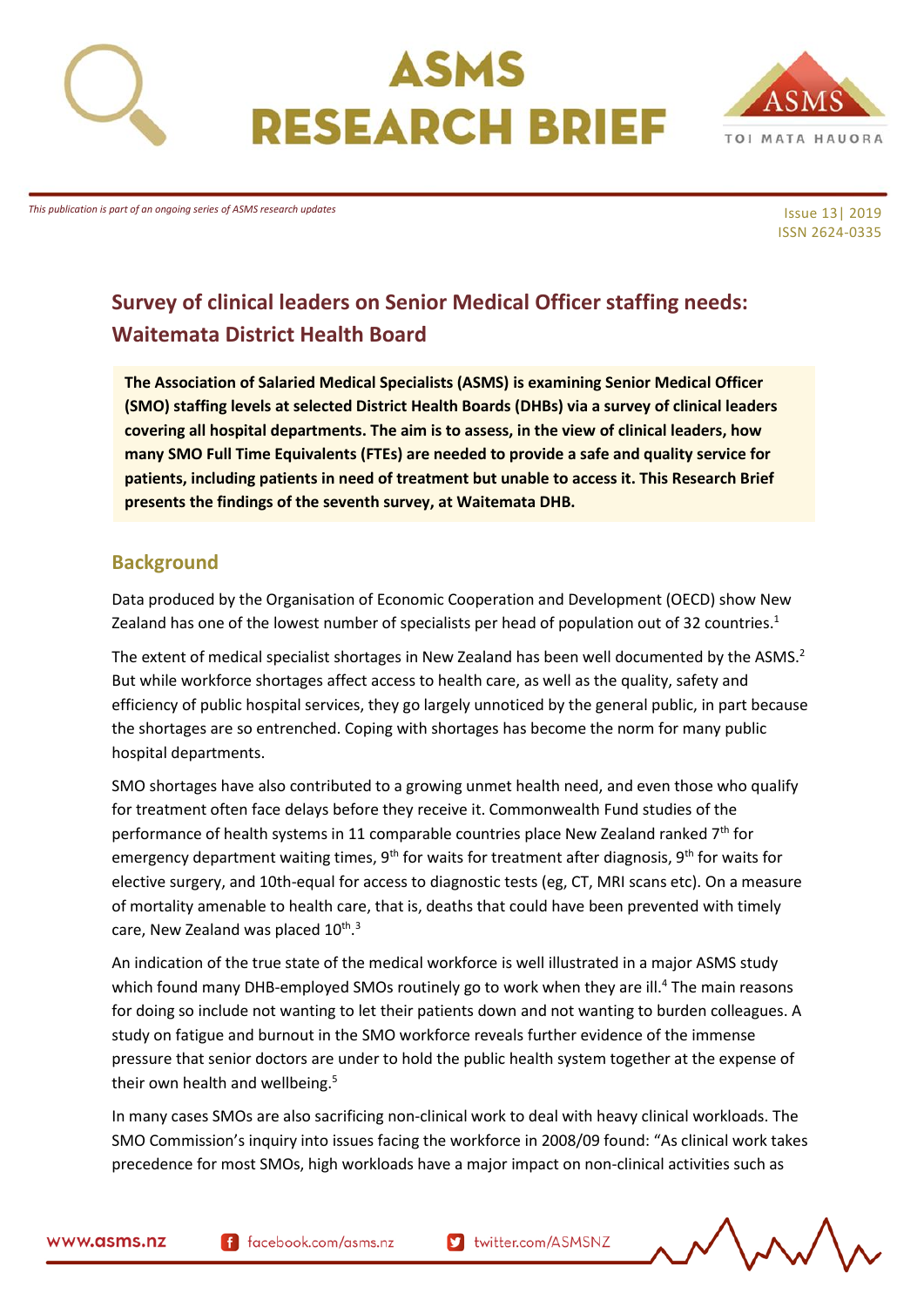supervision and mentoring, education and training, and their own ongoing professional development and continuing medical education." 6

All the indications are that this situation has not improved; if anything, it is now worse. Non-clinical time may not involve direct contact with patients but it is a vital part of SMOs' work which ultimately has a significant effect on patient care and safety, as well as cost-efficiency.

None of this is good for delivering high quality patient-centred care which, according to a growing body of evidence, not only leads to better health outcomes for people, but also helps to reduce health care costs by improving safety and by decreasing the use of diagnostic testing, prescriptions, hospitalisations and referrals. Genuine patient-centred care will remain an aspiration in New Zealand until specialists are able to spend more quality time with patients and their families to develop the partnerships that lie at the heart of this approach.

Nor are specialist shortages good for distributed clinical leadership, which is critical for implementing patient-centred care. Making the best use of the experience and insights of specialist staff is vital for fostering an environment supporting high-quality patient-clinician interaction, for there is broad consensus that this is where ultimately patient-centred care is determined. Involving senior doctors in the design and implementation of patient-centred processes is an important way of ensuring the whole clinical team is engaged in these efforts.

There is now strong consensus internationally that distributed clinical leadership is the best model to meet the challenges facing health care systems around the world.

In view of these ongoing issues the ASMS is conducting a series of studies using a survey of clinical leaders in selected DHBs to ascertain how many specialists are required, in their assessment, to provide safe, good quality and timely health care. This report is the seventh in the series, which started with Hawke's Bay DHB in February 2016, followed by MidCentral (2016), Capital & Coast (2016), Nelson-Marlborough (2016/17), Counties Manukau (2016/17) and Canterbury (2017). The estimated SMO staffing shortfall to provide safe, quality and timely health care is shown in Figure 1. The results of ASMS research on the effects of these shortfalls on the health and wellbeing of SMOs is summarised in Figure 2. The full results of the staffing surveys and research are available at the links below.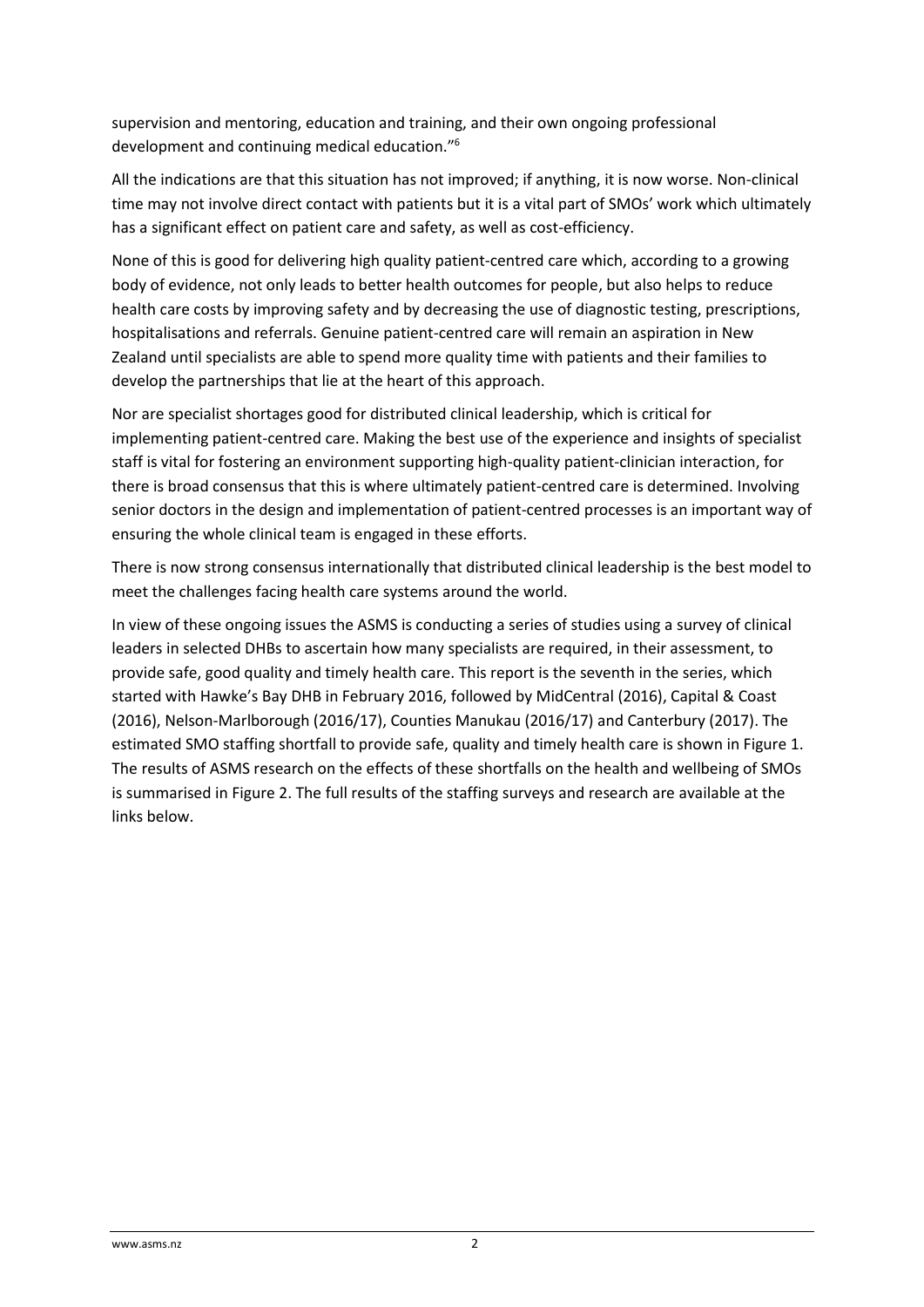

Source: ASMS surveys of clinical leaders. Full reports available[: https://www.asms.org.nz/publications/researchbrief/](https://www.asms.org.nz/publications/researchbrief/)

<span id="page-2-0"></span>



Source: ASMS research, published in *Health Dialogues*, available[: https://www.asms.org.nz/publications/health-dialogue/](https://www.asms.org.nz/publications/health-dialogue/)

### <span id="page-2-1"></span>**Figure 2: Indicators of the health and wellbeing of the senior medical workforce**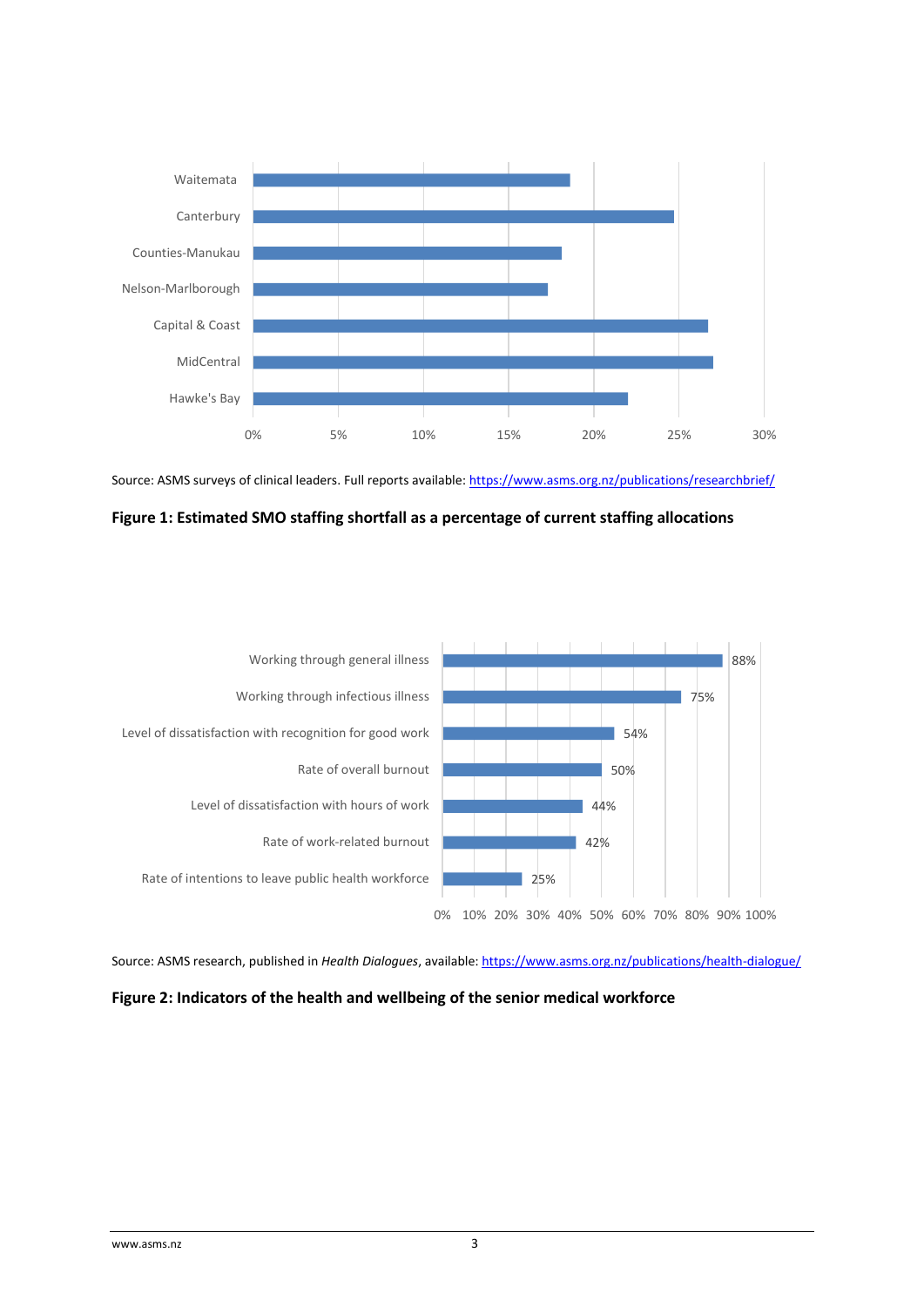## <span id="page-3-0"></span>**Contents**

| Figure 1: Estimated SMO staffing shortfall as a percentage of current staffing allocations  3    |
|--------------------------------------------------------------------------------------------------|
| Figure 2: Indicators of the health and wellbeing of the senior medical workforce3                |
|                                                                                                  |
|                                                                                                  |
|                                                                                                  |
|                                                                                                  |
|                                                                                                  |
|                                                                                                  |
| How readily do you think SMOs are able to access the recommended 30% non-clinical time?7         |
|                                                                                                  |
|                                                                                                  |
|                                                                                                  |
|                                                                                                  |
| Figure 5: Sufficient internal SMO cover to provide for training & mentoring, short-term sick, 9  |
|                                                                                                  |
| Figure 6: Sufficient access to locums or extra staff to enable full use of longer-term leave? 10 |
| Figure 7: Sufficient SMO FTEs to enable full use of appropriate leave-taking, non-clinical time, |
|                                                                                                  |
|                                                                                                  |
|                                                                                                  |
|                                                                                                  |
|                                                                                                  |
|                                                                                                  |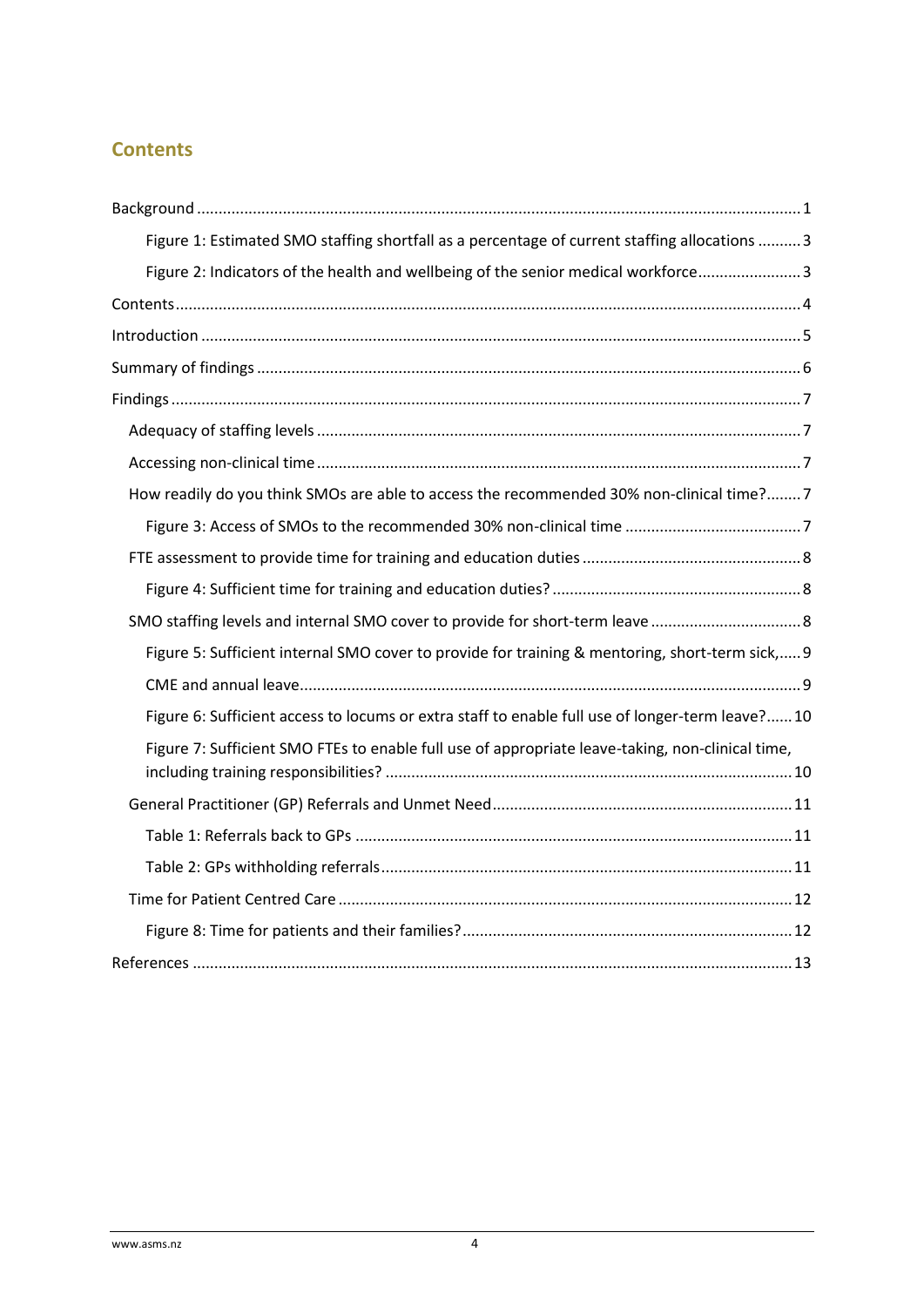## <span id="page-4-0"></span>**Introduction**

In October and November 2018 the ASMS distributed an online questionnaire to clinical leaders with immediate responsibility for specialty services at Waitemata DHB, seeking their assessment on the adequacy of SMO staffing levels in their respective departments. For the purpose of this report they are referred to as 'Heads of Department' (HoDs). The analysis of their responses included a process to avoid double counting. Responses were received from 20 of the DHB's 29 HoDs who were sent the survey. The questions sought the HoDs' estimates of staffing requirements to provide effective patient-centred care, which involves, among other things, SMOs spending more time with their patients so they are better informed about their condition, their treatment, treatment options, and benefits and risks. Patient-centred care has been shown to not only improve the quality of care and health outcomes for patients, but also improve health service efficiency and cost-effectiveness.<sup>7</sup>

Questions also sought estimated staffing requirements to allow SMOs adequate access to nonclinical time and leave, both of which are crucial for providing safe and effective care. For example, the ASMS has previously reported on the high levels of 'presenteeism', where SMOs are turning up to work sick, in part because of insufficient short-term sick leave cover.<sup>i</sup>

The aim of this study - and similar studies either currently underway or planned for other DHBs - is to highlight the effects that entrenched shortages of SMOs are likely to have on patient care. The data gathered will enable an objective assessment of the state of the SMO workforce and any resultant deficits which we hope will instil a greater sense of urgency in our health workforce planners to act on addressing workforce deficits.

Note: Due to requests for anonymity from some respondents to these surveys, we have aggregated responses rather than report on individual departments.

**.** 

<sup>i</sup> C Chambers*. Superheroes don't take sick leave*. Health Dialogue No 11, ASMS, November 2015.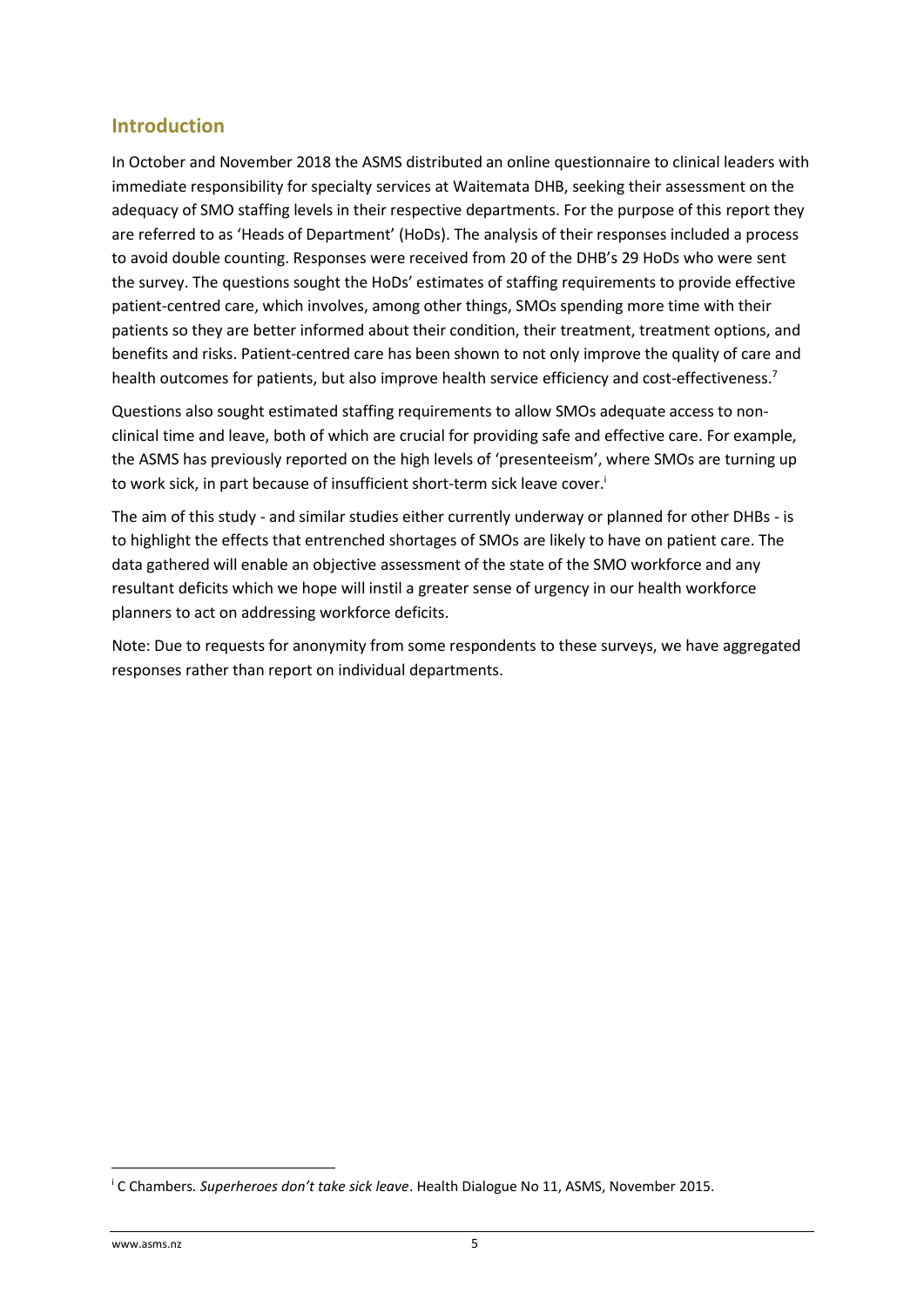## <span id="page-5-0"></span>**Summary of findings**

Of the 29 HoDs contacted for participation in this research, 20 responded (69%), representing about 59% (262.1 FTEs) of the SMO FTE workforce at WDHB.<sup>ii</sup>

18 HoDs (90% of respondents) indicated they had inadequate FTE SMOs for their services at the time of the survey.

Overall the HoDs estimated they needed 48.7 more FTEs – or 18.6% of the current SMO staffing allocations in their departments – to provide safe, quality and timely health care at the time of the survey.

Despite the estimated 48.7 FTE staffing shortfall, there were only 16.1 FTE vacancies at the time of the survey.

From the 20 HoD responses, 40% indicated their SMO staff are 'never' or 'rarely' able to access the recommended level of non-clinical time (30% of hours worked) to undertake duties such as quality assurance activities, supervision and mentoring, and education and training, as well as their own ongoing professional development and continuing medical education. 40% said non-clinical time was accessible 'sometimes' and 20% said 'often' or 'always'.

Over half of HoDs (55%) felt their SMO staff had insufficient time to undertake their training and education duties.

On average, 58% believed there was inadequate internal SMO backup cover for short-term sick leave, annual leave, continuing medical education (CME) leave or for covering training and mentoring duties while staff were away.

75% responded that there was inadequate access to locums or additional staff to cover for longterm leave.

In an overall assessment of whether the current staffing level was sufficient for full use of appropriate leave taking as well as non-clinical time and training responsibilities, 90% of HoDs responded 'no'.

40% of respondents felt their staff had adequate time to spend with patients and their families to provide good quality patient centred care. Half of respondents (50%) believed their SMO staff did not have adequate time.

**.** 

ii Based on a senior medical FTE data in District Health Board Employed Workforce Quarterly Report, 1 April to 30 June 2018. Available: [http://centraltas.co.nz/strategic-workforce-services/health-workforce-information](http://centraltas.co.nz/strategic-workforce-services/health-workforce-information-programme-hwip/)[programme-hwip/](http://centraltas.co.nz/strategic-workforce-services/health-workforce-information-programme-hwip/)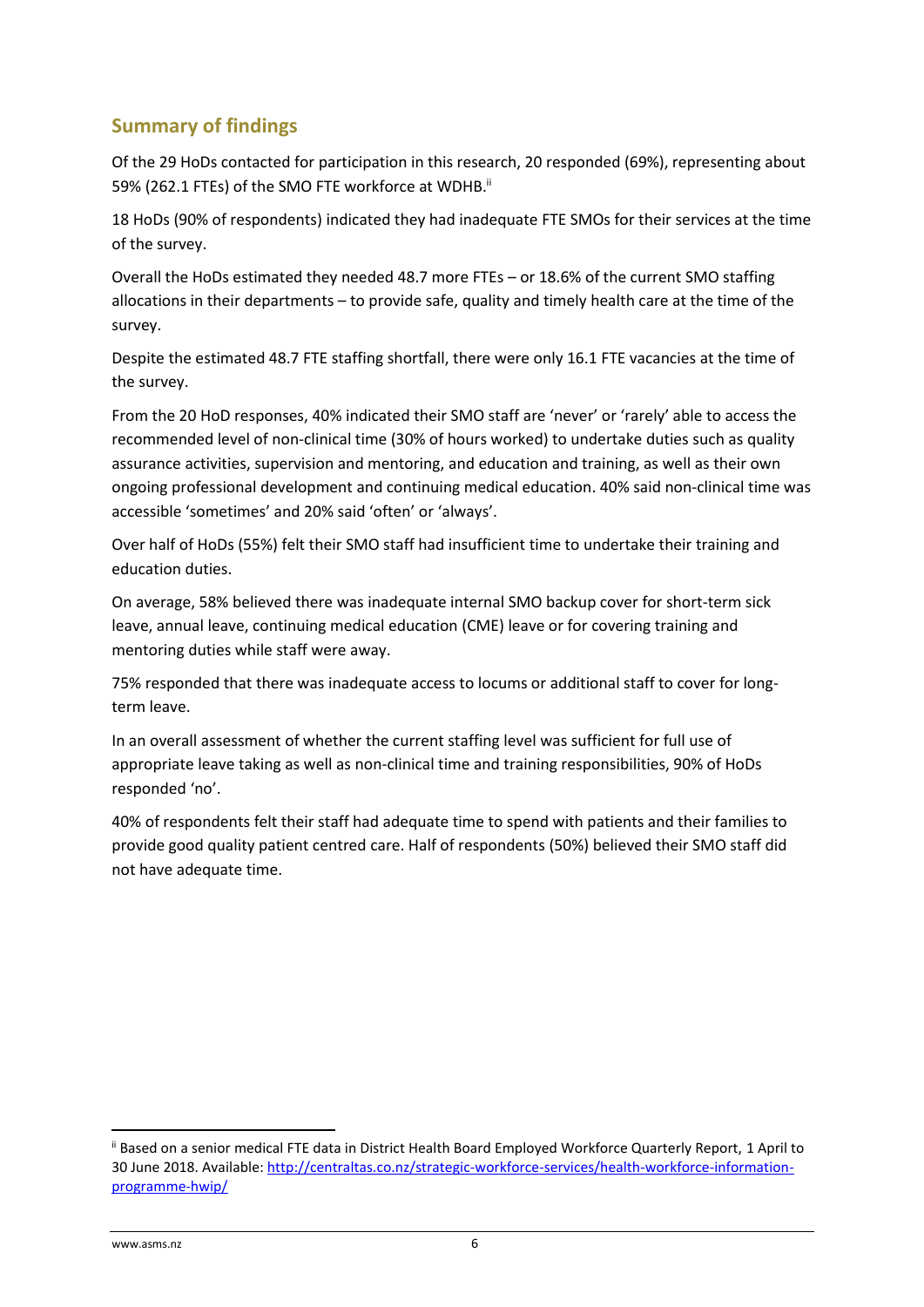## <span id="page-6-0"></span>**Findings**

## <span id="page-6-1"></span>**Adequacy of staffing levels**

Eighteen of the 20 HoD respondents (90%) assessed they had inadequate FTE SMOs for their services at the time of the survey.

Overall an estimated 48.7 more FTEs – or 18.6% of the current SMO staffing allocation in the 20 departments – were required to provide safe, quality and timely health care at the time of the survey.

Despite the estimated 48.7 FTE staffing shortfall, there were only 16.1 FTE vacancies at the time of the survey.

Respondents' comments frequently referenced clinical workload pressures.

### <span id="page-6-2"></span>**Accessing non-clinical time**

The remainder of the survey assessed the views of HoDs concerning the ability of their senior staff to access non-clinical time, perform training and education duties and take leave of various types. The following section is broken down according to the questions asked in the survey.

#### <span id="page-6-3"></span>**How readily do you think SMOs are able to access the recommended 30% non-clinical time?**

As detailed in Figure 3, 40% of respondents assessed that SMOs were 'rarely' or 'never' able to access their recommended 30% non-clinical time, while 40% estimated their staff are 'sometimes' able to access it, and 20% felt their staff 'often' or 'always' accessed it. As with earlier surveys, some respondents commented on clinical demands encroaching on non-clinical time; and some commented that 20% to 25% of non-clinical time was more usual.



### <span id="page-6-4"></span>**Figure 3: Access of SMOs to the recommended 30% non-clinical time**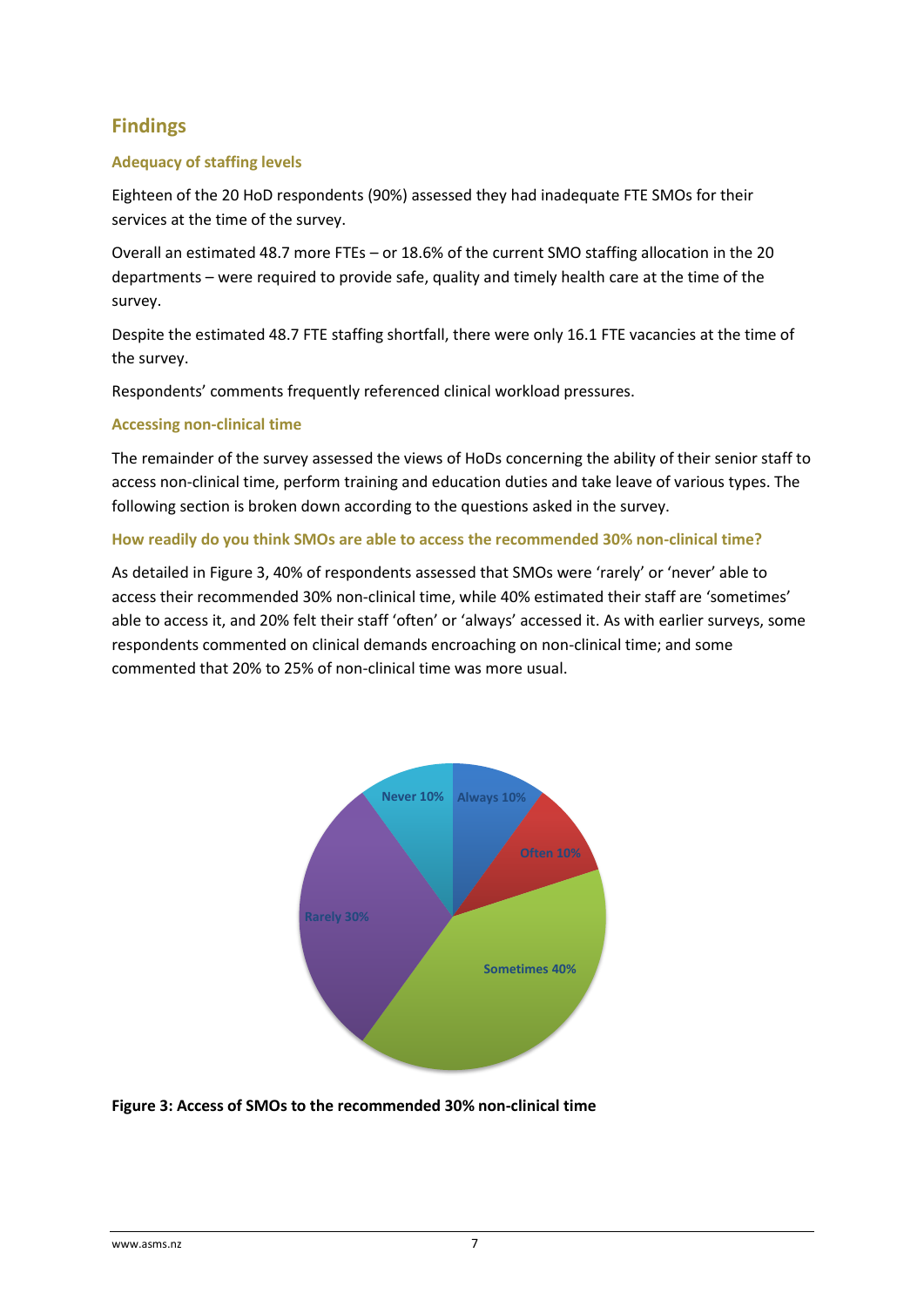#### <span id="page-7-0"></span>**FTE assessment to provide time for training and education duties**

The next question ascertained views on whether specialists had enough time to participate in the training and education of registered medical officers (RMOs) as recommended by the 2009 SMO and RMO commissions. As detailed in Figure 4, 55% 'disagreed' or 'strongly disagreed' there was time for this, while 30% 'agreed' or 'strongly agreed'. One respondent commented that work pressures were such that "dedicating proper time to education and training will result in unbearable clinical risk".



### <span id="page-7-1"></span>**Figure 4: Sufficient time for training and education duties?**

#### <span id="page-7-2"></span>**SMO staffing levels and internal SMO cover to provide for short-term leave**

On average, 58% indicated staffing levels were inadequate to allow for short-term sick leave, annual leave, CME leave or for covering training and mentoring duties while staff were away (Figure 5). Some respondents indicated there was no internal cover for short-term leave. One respondent said: "There is adequate cover for all leave and supervision, this is accounted for in the job size. There is not cover for sick leave." Another comment: "Management says we have enough FTE but this does not feel true. One obstacle for our service is that after-hours and weekend call are not included in our FTE…"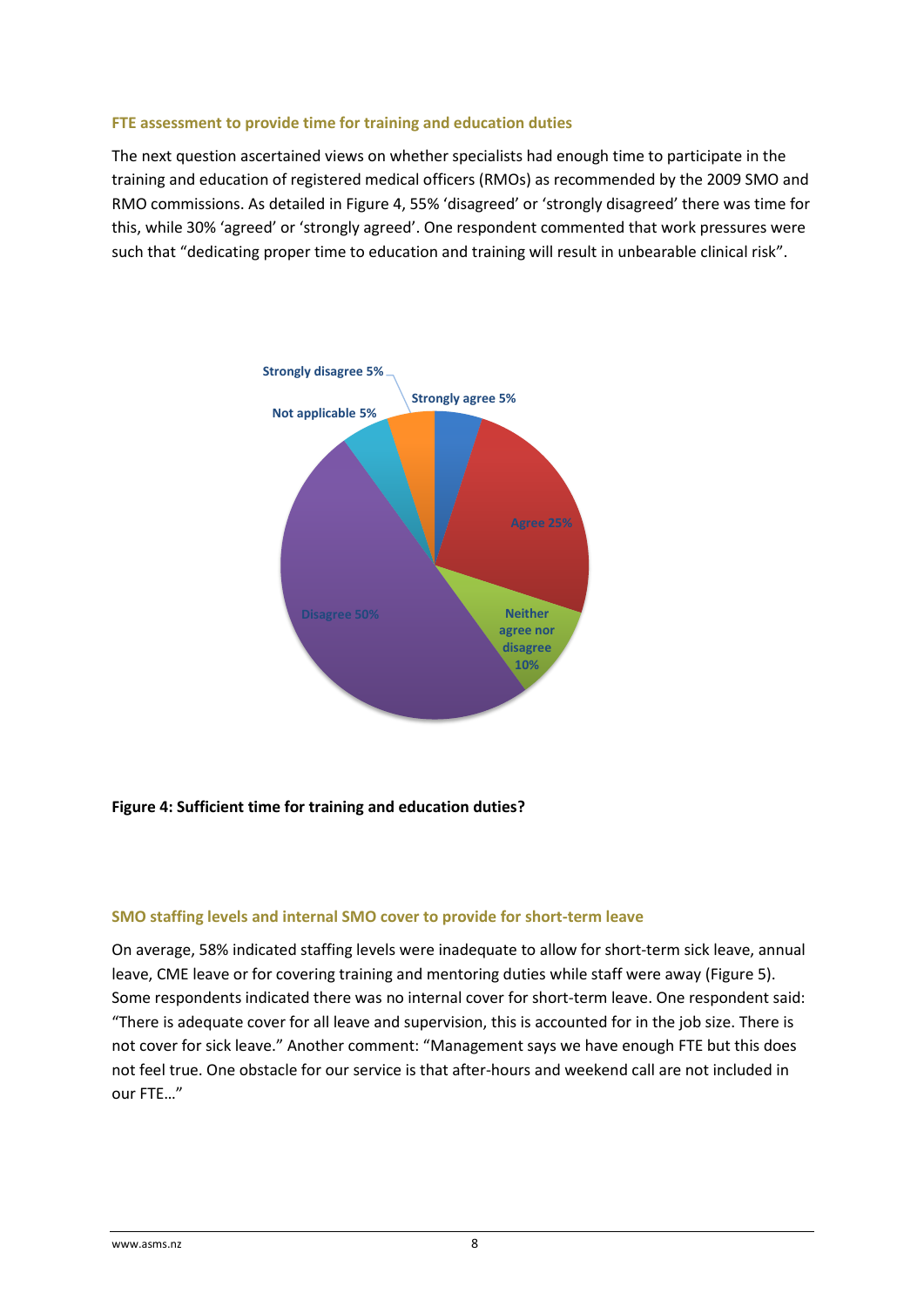

## <span id="page-8-1"></span><span id="page-8-0"></span>**Figure 5: Sufficient internal SMO cover to provide for training & mentoring, short-term sick, CME and annual leave**

Similarly, the next section sought to ascertain whether HoDs felt that their access to locums or other staff was sufficient to assist with other types of longer-term leave, including parental, sabbatical and secondment leave. As detailed in Figure 6, 75% of respondents 'disagreed' or 'strongly disagreed' access to locums or extra staff was sufficient. 5% 'agreed' there was adequate access, while none 'strongly agreed'. Most respondents commented that locum cover was difficult to find. For example: "Very difficult to access locums." "No locums exist for us." "Locums too expensive to access." "Usually happens late and after a fight." Several respondents indicated some availability so long as adequate notice was given.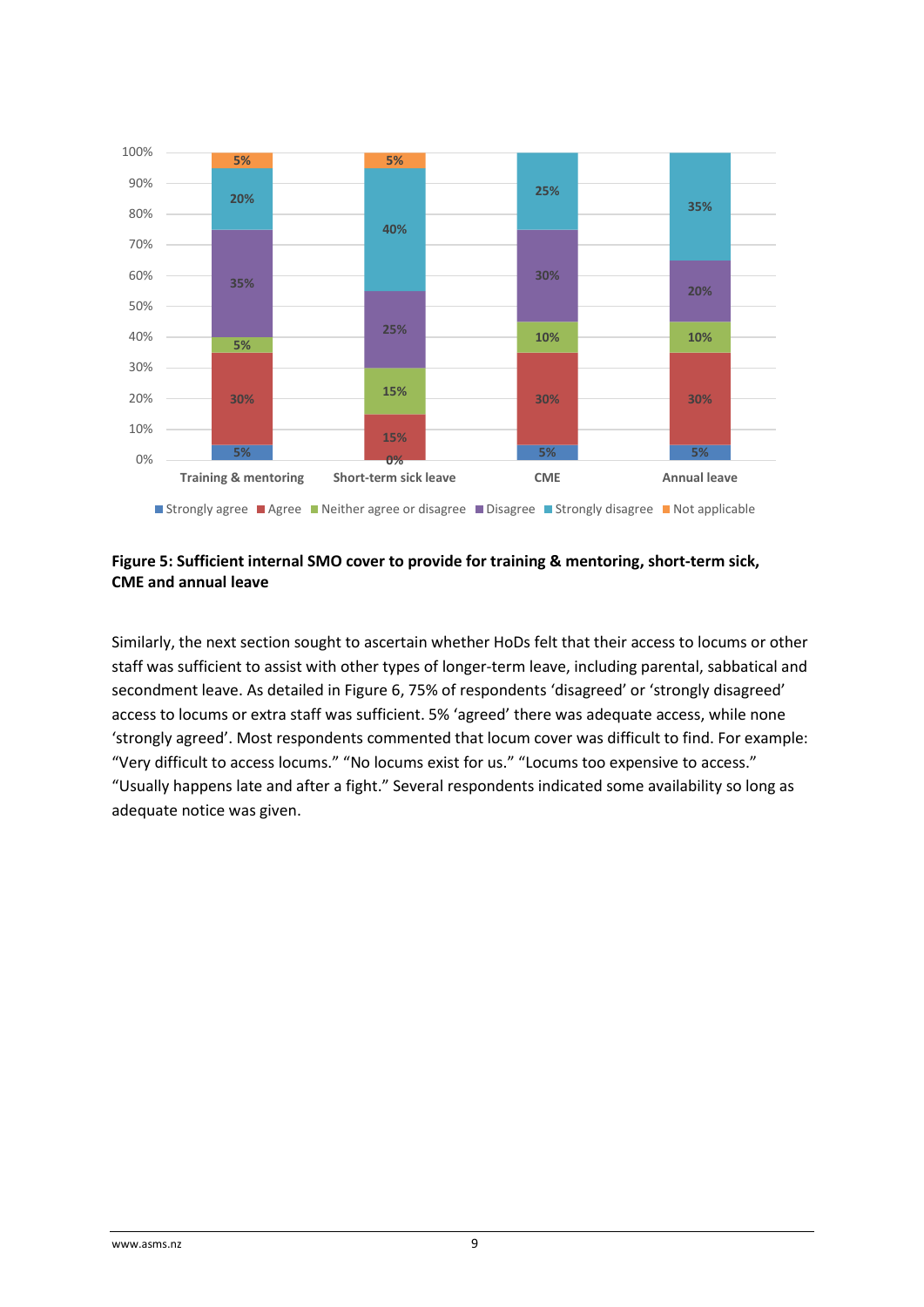

## <span id="page-9-0"></span>**Figure 6: Sufficient access to locums or extra staff to enable full use of longer-term leave?**

The final question in this section sought an overall assessment of whether the current staffing level was sufficient for full use of appropriate leave-taking as well as non-clinical time and training responsibilities. 90% of respondents answered 'no' (Figure 7). Several respondents commented that it was a balancing act where finding time for one activity was often at the expense of another.



<span id="page-9-1"></span>**Figure 7: Sufficient SMO FTEs to enable full use of appropriate leave-taking, non-clinical time, including training responsibilities?**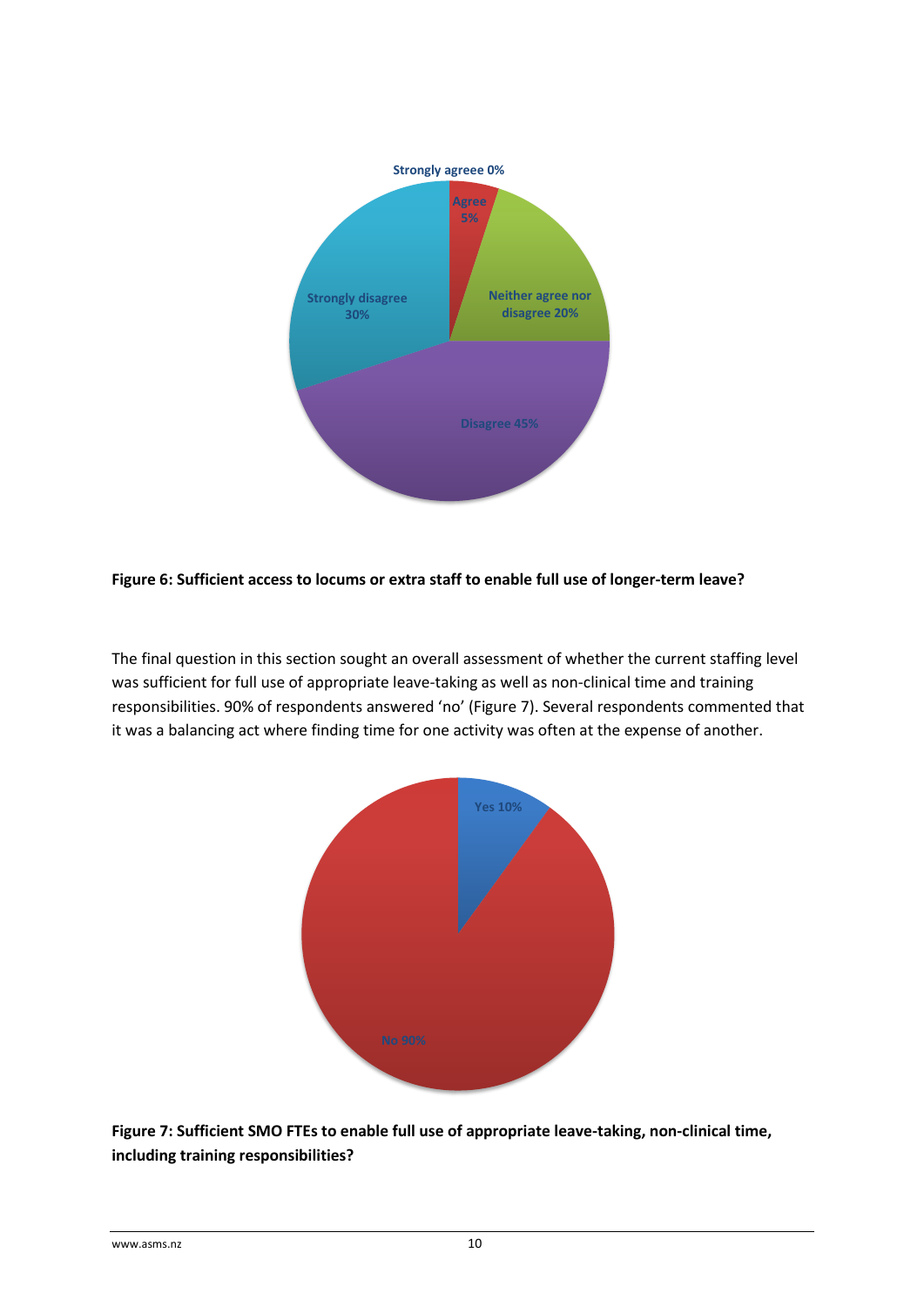#### <span id="page-10-0"></span>**General Practitioner (GP) Referrals and Unmet Need**

The next area of enquiry focused on whether the specialties involved were actively referring patients back to GPs because they did not meet the DHB's treatment/financial thresholds, and if, to their knowledge, GPs were holding back referrals in the first instance. As detailed in Tables 1 and 2, in respect of referrals back to GPs, 45% of respondents indicated their department did not refer patients back to their GPs; 25% said theirs did. 45% of HoDs believed GPs were not withholding referrals for first specialist assessments (FSAs); 10% believed they were. Few respondents included comments. Of those who did, they were generally along the lines of not withholding treatment if the patient needs it.

#### <span id="page-10-1"></span>**Table 1: Referrals back to GPs**

**Does your area of responsibility refer patients back to their GP because they do not meet your DHB's treatment/financial thresholds, or would exceed waiting time limits, even though they would benefit from immediate treatment?**

| <b>Answer Options</b> | %  | n |
|-----------------------|----|---|
| Yes                   | 25 |   |
| <b>No</b>             | 45 |   |
| <b>Unknown</b>        |    |   |
| <b>Not Applicable</b> | 30 |   |

| <b>TOM YOU CONGET MINIT OF SAO YOU GAMIN GIVY SIX SCRYING OF MINIMORING INTERFERIOR IN SECTION</b><br>assessments in your area of responsibility? |    |   |  |
|---------------------------------------------------------------------------------------------------------------------------------------------------|----|---|--|
| <b>Answer Options</b>                                                                                                                             | %  | n |  |
| Yes                                                                                                                                               | 10 |   |  |
| <b>No</b>                                                                                                                                         | 45 |   |  |
| <b>Unknown</b>                                                                                                                                    | 15 |   |  |
| <b>Not Applicable</b>                                                                                                                             | 30 |   |  |

#### <span id="page-10-2"></span>**Table 2: GPs withholding referrals**

**From your contact with GPs do you think they are delaying or withholding referrals for first specialist**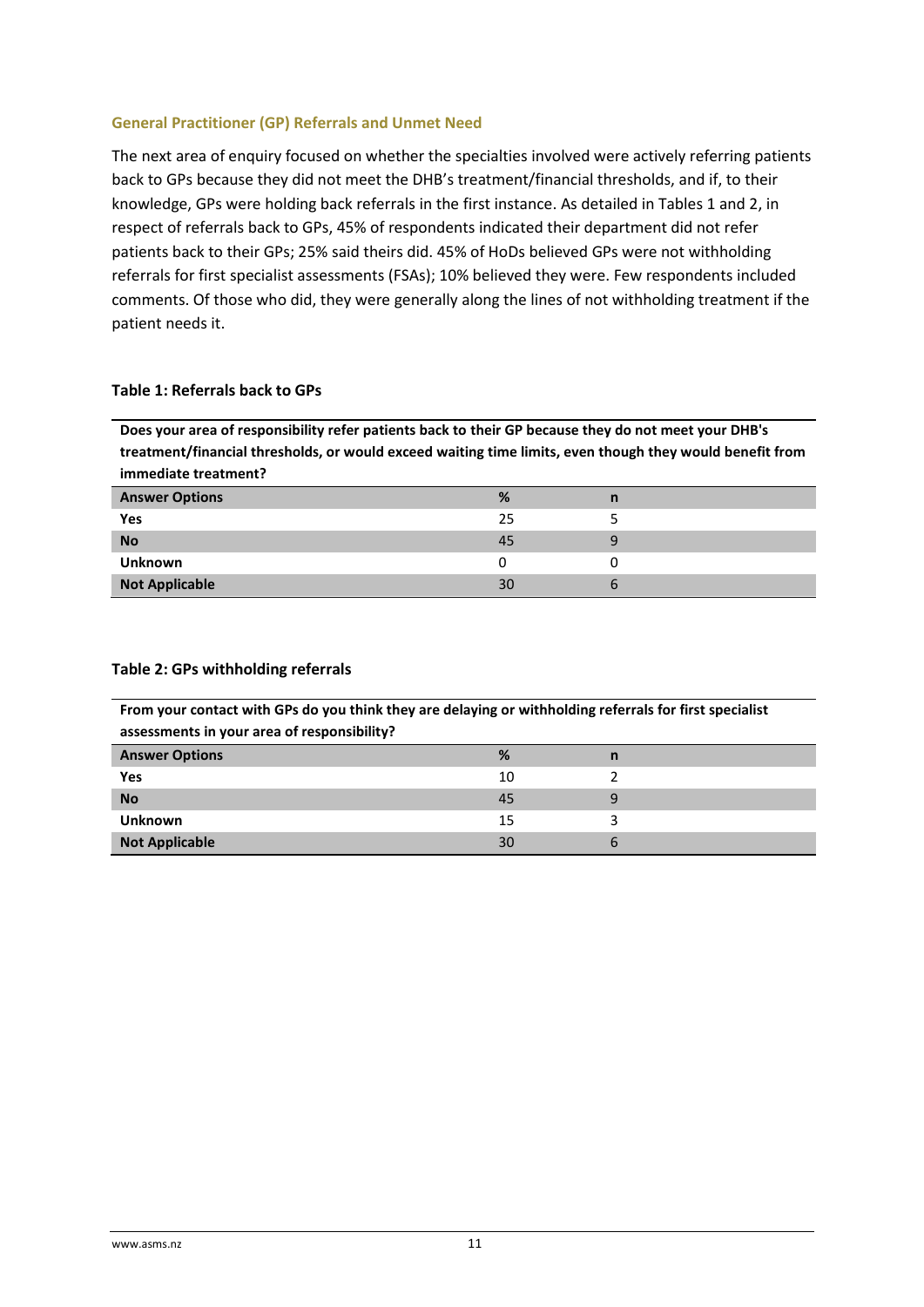#### <span id="page-11-0"></span>**Time for Patient Centred Care**

The final section of the survey queried whether HoDs believed their staff had adequate time to spend with patients and, where appropriate, their families to provide patient centred care. As illustrated in [Figu](#page-11-1)re 8, 40% reported they believed their staff had time for quality patient-centred care; a half (50%) believed they did not. Some respondents commented on the time pressures due to heavy clinical workloads.



<span id="page-11-1"></span>**Figure 8: Time for patients and their families?**